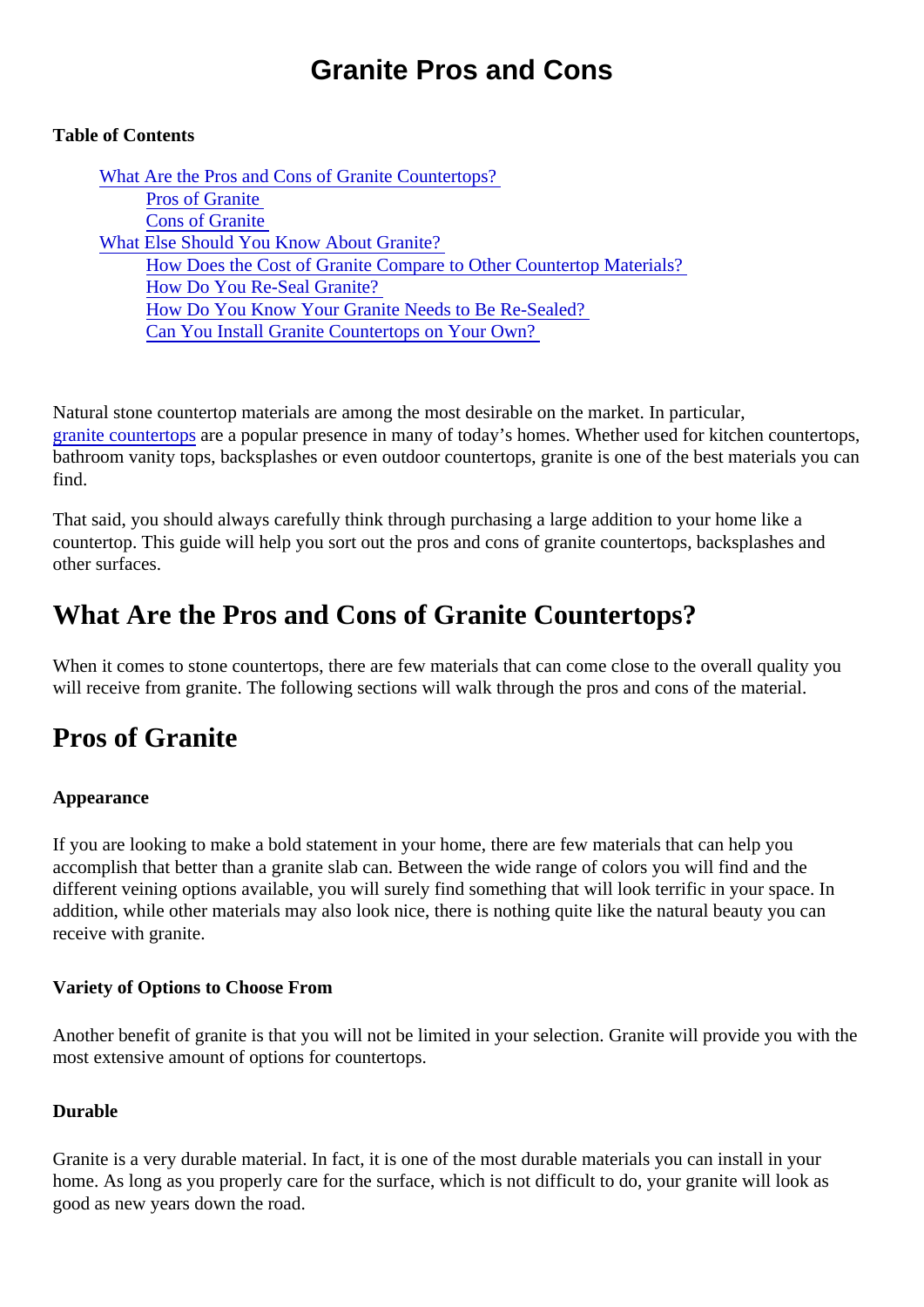#### <span id="page-1-0"></span>**Heat Resistant**

Granite is a heat resistant material. Unlike with quartz countertops, you can place hot pots and hot pans on a granite countertop without damaging the surface. But while this is possible, it is surely not recommended. Heat resistance makes granite the perfect material for kitchen countertops.

#### **Stain Resistant**

Granite countertops are also resistant to stains. While not stain proof, having a properly sealed granite countertop can help the surface stay in great shape for years on end.

#### **Scratch Resistant**

Granite is also resistant to scratches, another benefit that is particularly helpful in the kitchen. Using knives on the surface will not damage your granite, although just like the hot pots and pans, this practice is not recommended.

#### **Easy to Seal**

Although granite does require sealing, the process is not complicated in any way and will not take long to complete. In addition, while granite is a porous material, it is not as porous as most other natural stones, meaning it will require re-sealing less often. For example, a marble countertop generally needs to be resealed every few months, while a granite countertop likely only needs to be re-sealed once per year.

#### **Easy to Repair**

It is rare that granite becomes damaged, but if it does, you do not need to panic. There are many simple repair kits, like this one, that you can use to fix the issue. If you have a significant problem on your hands, you should contact a professional.

#### **Cost**

Surfaces such as ceramic tile and laminate countertops do cost less than granite. On that note, you will be sacrificing quality to save a little bit of money with options like those. Also, granite is the least expensive of stone countertop options. When you consider that your granite countertop can remain in your home for longer than you do, it is clear that you should invest in the higher quality material. On average, granite costs between \$35 to \$75 per square foot.

#### **Resale Value**

Choosing to complete your remodel by installing a slab of granite as a new countertop or backsplash can have benefits beyond just the aesthetic and functional ones mentioned above. Granite surfaces can often raise the overall value of your home, as the material is highly desirable for home buyers.

## **Cons of Granite**

**Cost**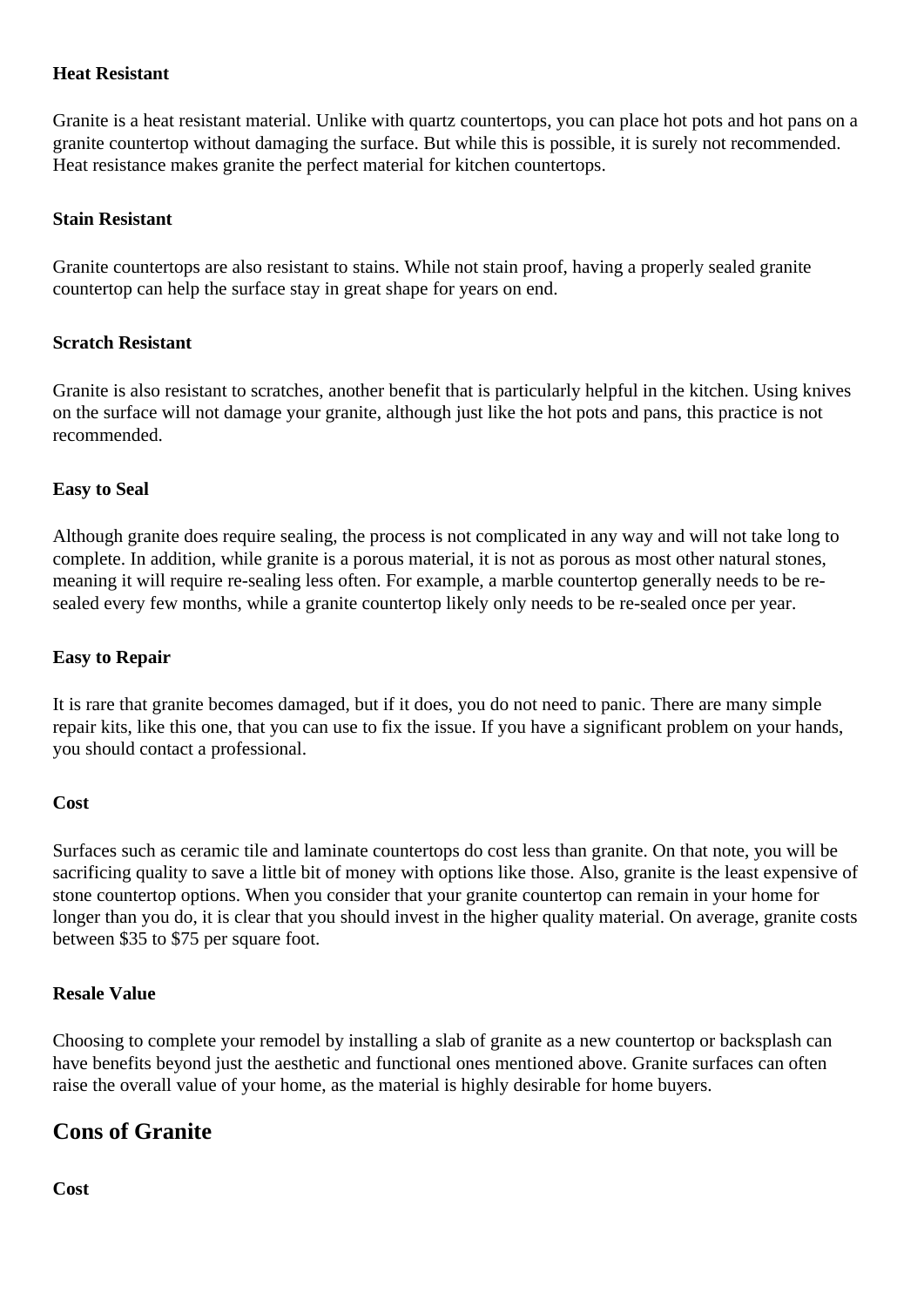<span id="page-2-0"></span>Yes, cost can be a positive aspect of granite. But it can also be a negative if you are looking at high-end types of the natural stone. If you are on a bit of a tight budget, it is recommended that you choose a more common type of granite and opt for standard edging.

### **Porosity**

You will have to re-apply a sealant roughly once per year with granite. While there are some surfaces that you do not have to re-seal, this process is not much of an inconvenience.

#### **Seams**

Seams are inevitable on most countertops. It is rare that a countertop will require only one slab, so there will be a seam where the two slabs connect. However, there is no cause for alarm, as many fabricators can often place the seams in inconspicuous places. In addition, if you choose a darker colored granite, the seams will be nearly impossible to spot.

| Pros and Cons of Granite                   |       |  |  |  |
|--------------------------------------------|-------|--|--|--|
| <b>Pros</b>                                | Cons  |  |  |  |
| Appearance                                 | Cost  |  |  |  |
| Variety of options to choose from Porosity |       |  |  |  |
| Durable                                    | Seams |  |  |  |
| Heat resistant                             |       |  |  |  |
| Stain resistant                            |       |  |  |  |
| Scratch resistant                          |       |  |  |  |
| Easy to seal                               |       |  |  |  |
| Easy to repair                             |       |  |  |  |
| Cost                                       |       |  |  |  |
| Resale value                               |       |  |  |  |

**What Else Should You Know About Granite?**

As you should with any other countertop material, carefully evaluate the pros and cons of granite, as well as other information that could impact your decision. Below is some helpful information for you to know when considering granite.

## **How Does the Cost of Granite Compare to Other Countertop Materials?**

The table below compares the average cost of granite to that of many other countertop materials.

| Ceramic Tile | Between \$5 to \$7 per square foot                  |
|--------------|-----------------------------------------------------|
| Laminate     | Between \$20 to \$50 per square foot                |
| Granite      | Between \$32 to \$75 per square foot                |
|              | Butcher Block Between \$35 to \$200 per square foot |

Average Countertop Prices: Comparing Granite to Other Materials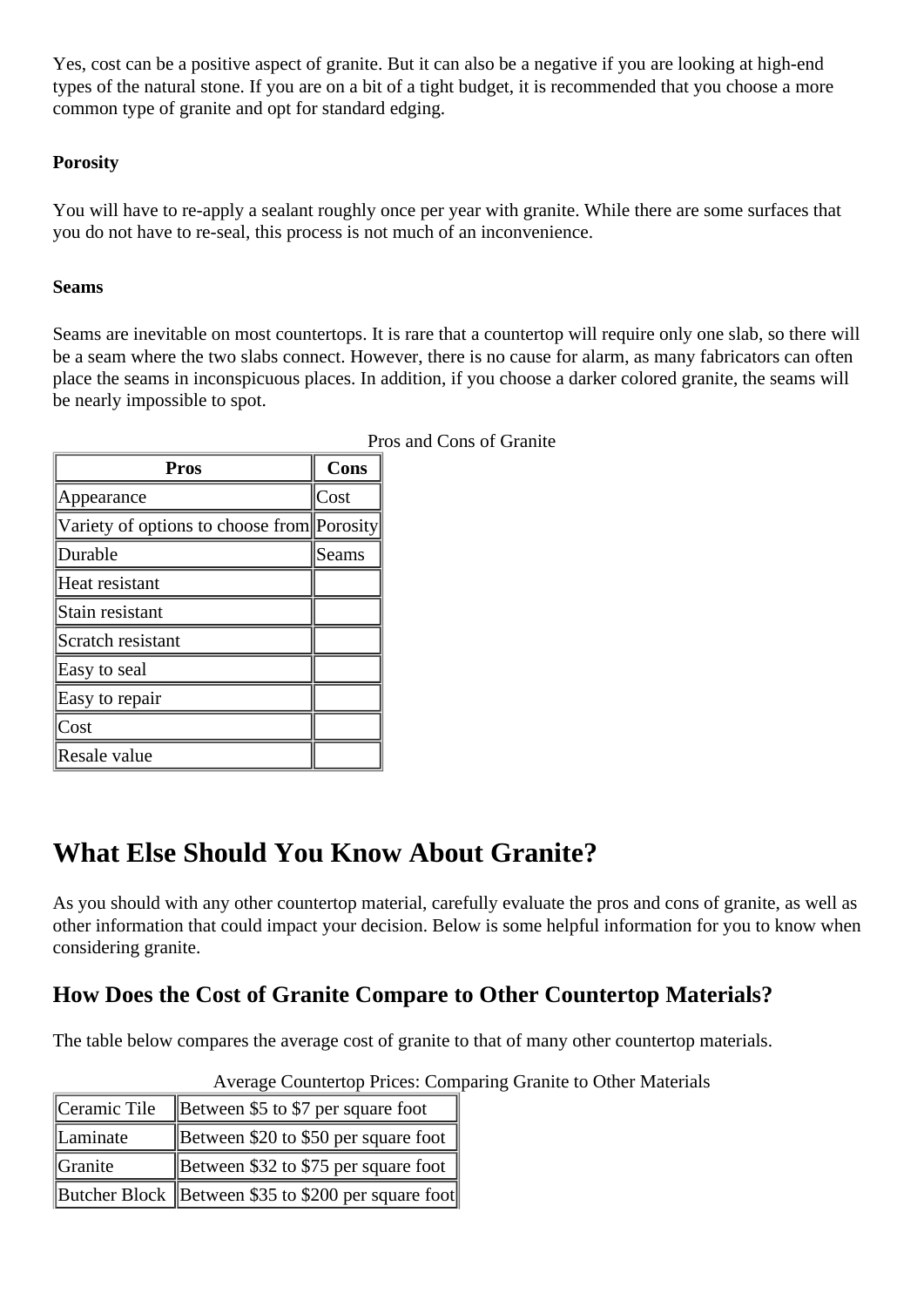<span id="page-3-0"></span>

| Marble            | Between \$40 to \$100 per square foot                |  |
|-------------------|------------------------------------------------------|--|
| <b>Travertine</b> | Between \$45 to \$75 per square foot                 |  |
| Glass             | Between \$50 to \$70 per square foot                 |  |
| Quartz            | Between \$50 to \$120 per square foot                |  |
|                   | Recycled Glas Between \$50 to \$125 per square foot  |  |
| Slate             | Between \$50 to \$200 per square foot                |  |
| Soapstone         | Between \$55 to \$100 per square foot                |  |
| Quartzite         | Between \$60 to \$120 per square foot                |  |
| Concrete          | Between \$70 to \$150 per square foot                |  |
| Limestone         | Between \$70 to \$200 per square foot                |  |
| Solid Surface     | Between \$75 to \$120 per square foot                |  |
|                   | Stainless Stee Between \$75 to \$150 per square foot |  |
| Onyx              | Between \$75 to \$250 per square foot                |  |
| Gemstone          | Start around \$100 per square foot                   |  |

## How Do You Re-Seal Granite?

As mentioned above, re-sealing granite is a very quick and simple process. The steps for the process are outlined below.

Step 1: Choose Your Desired Sealer

The sealing process begins by choosing an ideal sealer for your granite. There are many great products for sealing granite such asticrete StoneTech BulletProof Sealanother great product you can use is one , which comes in an easy-to-use spray bottle.

Step 2: Clear Off and Clean Your Granite

Take all the items off your countertop and give it a good cleaning. Make sure to use deanemot just soap and water.

Step 3: Apply the Sealer

Apply the sealer by either spreading it on with a brush or spraying it on if it comes in a spray bottle.

Step 4: Wait for 15 Minutes

After you apply the sealer, wait for 15 minutes. If you notice that all the sealer has absorbed during this tim you will need to apply an additional coat.

Step 5: Wipe Off Any Excess Sealer

Once you have waited the appropriate amount of time, you can wipe off any excess sealer.

Step 6: Let the Surface Sit for At Least 24 Hours